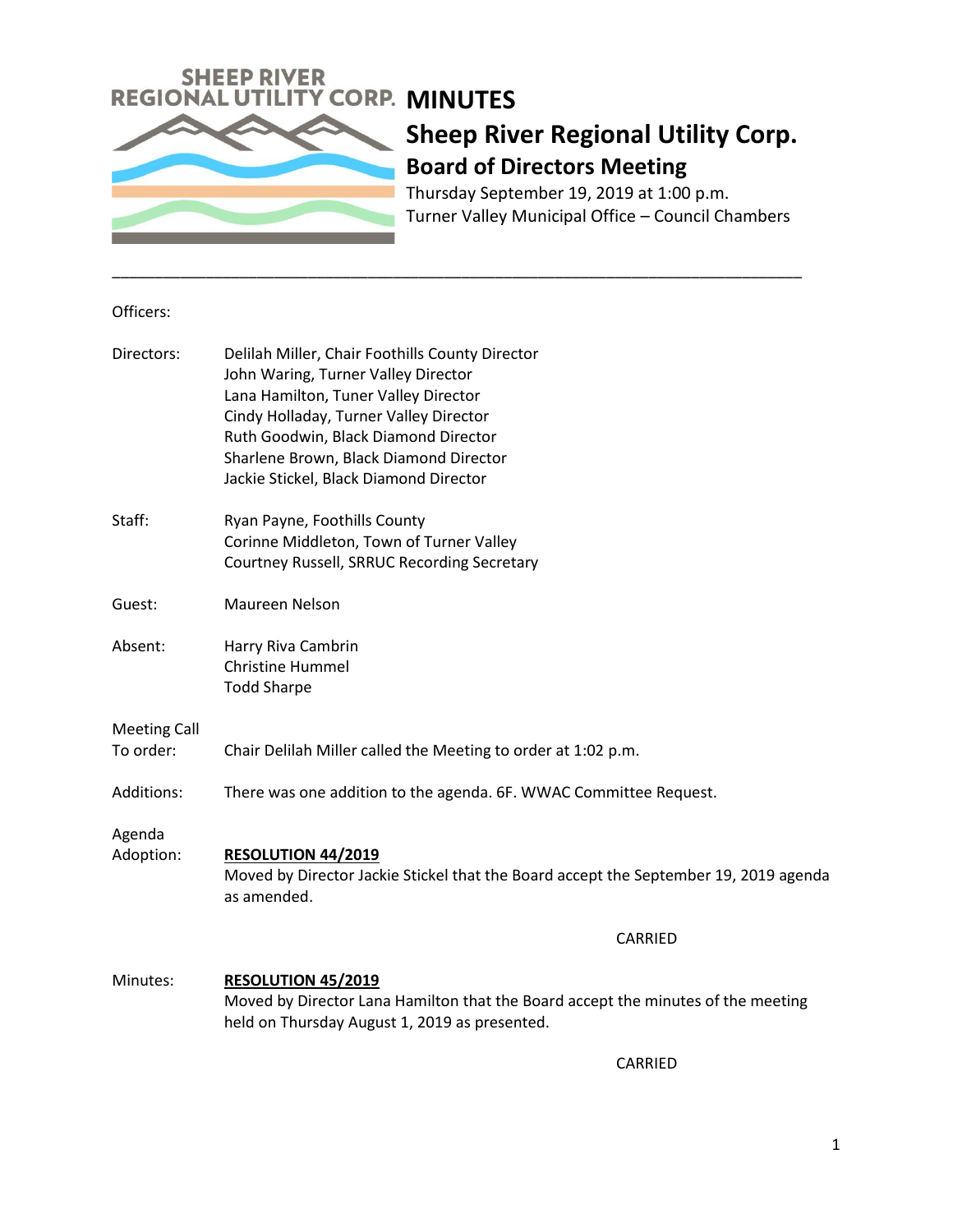

Thursday September 19, 2019 at 1:00 p.m. Turner Valley Municipal Office – Council Chambers

**Accounts** 

### Payable: **RESOLUTION 46/2019**

Moved by Director Jackie Stickel that the accounts payable dated September 19, 2019 in the amount of \$71,962.93 be accepted as presented.

CARRIED

Statement of Operating Revenues &

## Expenses: **RESOLUTION 47/2019**

Moved by Director John Waring that the Statement of Operating Revenues and Expenses dated August 31, 2019 be accepted as presented.

\_\_\_\_\_\_\_\_\_\_\_\_\_\_\_\_\_\_\_\_\_\_\_\_\_\_\_\_\_\_\_\_\_\_\_\_\_\_\_\_\_\_\_\_\_\_\_\_\_\_\_\_\_\_\_\_\_\_\_\_\_\_\_\_\_\_\_\_\_\_\_\_\_\_\_\_\_\_\_\_\_\_

CARRIED

**Communications** Update: Nothing new to report.

Monthly Water

Usage Reports: Dated July 31, 2019 & August 31, 2019 discussed.

### **RESOLUTION 48/2019**

Moved by Director Ruth Goodwin that the Monthly Water Usage Reports dated July 31, 2019 and August 31, 2019 be accepted for information.

CARRIED

Turner Valley

- Soil Request: Ryan Payne discussed.
	- 1. Town of Turner Valley has a small landscaping project at Riverside Park. Soil needed on the berm to manage weed growth.
	- 2. There is an unscreened soil stockpile from the settling pond construction. 120 cubic yards needed for the project.
	- 3. Ryan Payne to confirm with Harry Riva Cambrin and Jill Hardy, MPE that SRRUC has no further use for the soil.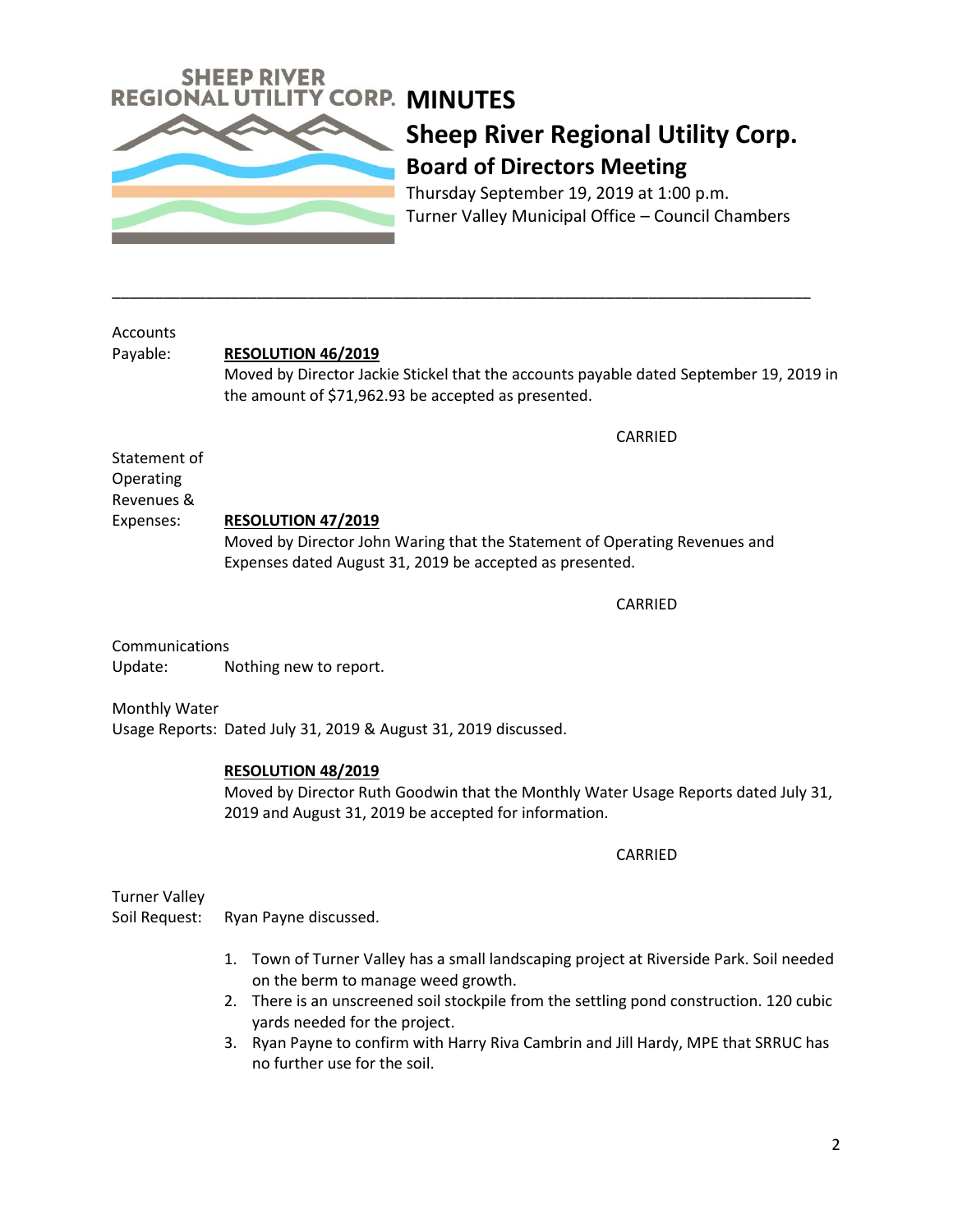

Thursday September 19, 2019 at 1:00 p.m. Turner Valley Municipal Office – Council Chambers

### **RESOLUTION 49/2019**

Moved by Director Jackie Stickel that the Board approve the Town of Turner Valley request for soil as long SRRUC has no further use for it.

CARRIED

AGM & Organizational

Meeting: Tentative date: November 21, 2019 at 6:30 p.m.

WWAC: Waste Water Advisory Committee – Maureen Nelson.

- 1. Chair & Vice-Chair 3 year terms almost up.
- 2. Request for SRRUC to advertise for new board members.

\_\_\_\_\_\_\_\_\_\_\_\_\_\_\_\_\_\_\_\_\_\_\_\_\_\_\_\_\_\_\_\_\_\_\_\_\_\_\_\_\_\_\_\_\_\_\_\_\_\_\_\_\_\_\_\_\_\_\_\_\_\_\_\_\_\_\_\_\_\_\_\_\_\_\_\_\_\_\_\_

#### **RESOLUTION 50/2019**

Moved by Director Ruth Goodwin that SRRUC place an ad in the newspaper for new Waste Water Advisory Committee (WWAC) Board members as requested.

#### CARRIED

Round Table Discussion.

- Next Meeting: The next scheduled meeting shall be on October 17, 2019 at 1:00 p.m. at Turner Valley Municipal Office in Council Chambers.
- Adjournment: **RESOLUTION 51/2019** Moved by Chair Delilah Miller that the meeting adjourn at 1:42 p.m.

CARRIED

\_\_\_\_\_\_\_\_\_\_\_\_\_\_\_\_\_\_\_\_\_\_\_\_\_\_\_\_ SRRUC Chair

SRRUC CEO

\_\_\_\_\_\_\_\_\_\_\_\_\_\_\_\_\_\_\_\_\_\_\_\_\_\_\_\_